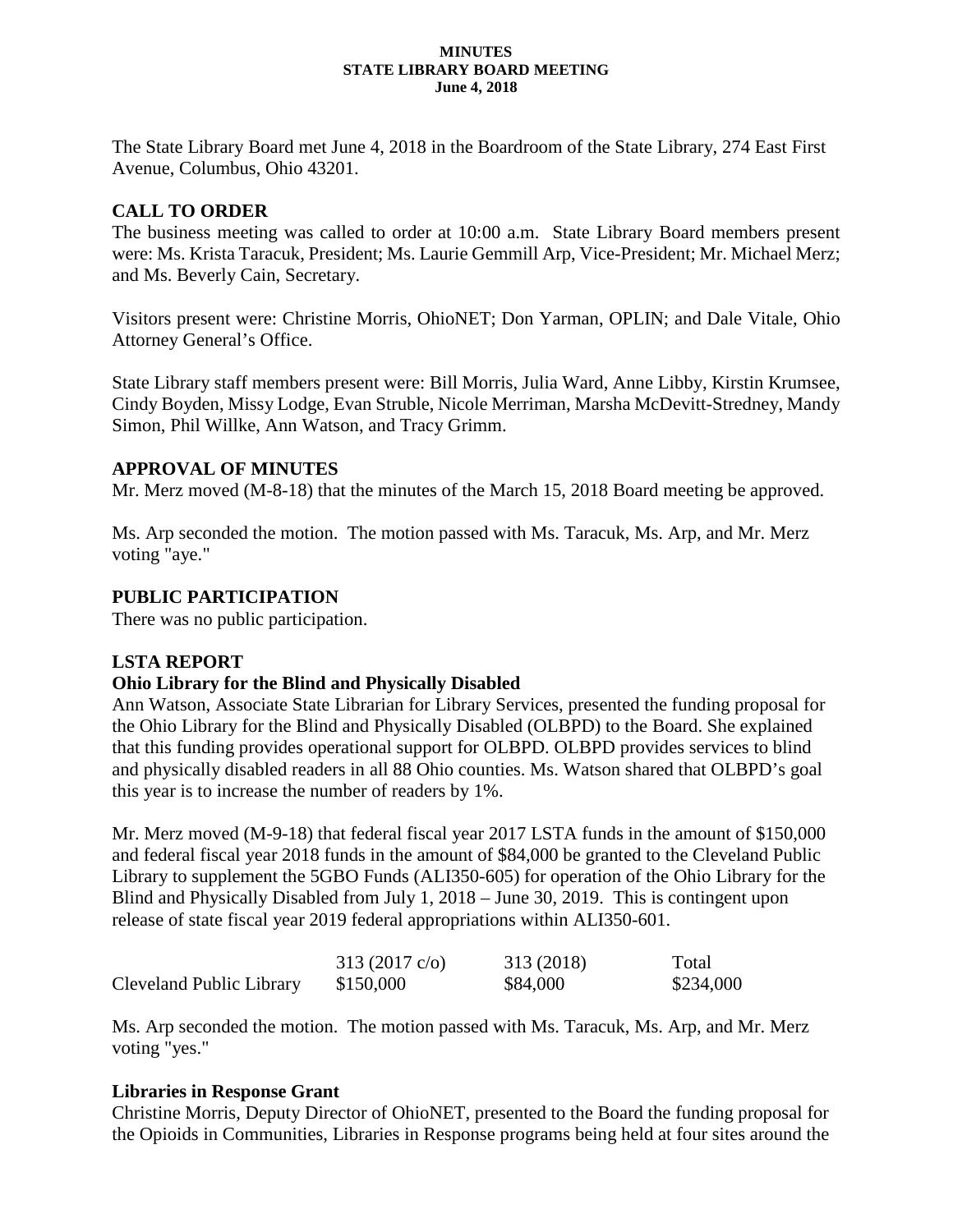state. These programs were born of cooperative talks between OhioNET, the Regional Library Systems, and the State Library of Ohio. Ms. Morris explained that it was a unanimous decision that the opioid crisis needed to be addressed with what libraries can do in response. She said that it is open to multiple library types. The programs will begin with author Sam Quinones and end with Dr. Meghan Harper. Ms. Morris shared that there are 120 registrants to date without much promotion and it is hoped that there will be around 600 attendees. Mr. Merz asked if the group tried to get the Dayton program to be held at Dayton Metro Library. Ms. Morris explained that the parking situation at that library was prohibitive. She further explained that they were looking for a balance of library type so Sinclair Community College was a better fit.

Ms. Arp moved (M-10-18) that a Library Services and Technology Act (LSTA) grant in the amount of \$48,200 from FFY17 carryover funds be awarded to OhioNET for the "Opioids in Communities, Libraries in Response" program for the period of June 4, 2018 – September 30, 2018.

Mr. Merz seconded the motion. The motion passed with Ms. Taracuk, Ms. Arp, and Mr. Merz voting "yes."

# **Public Library Automation Grant**

Cindy Boyden, LSTA Coordinator, presented the funding proposal for Morley Library for a Public Library Automation grant given to libraries to join a consortium to the Board. This is the fourth such grant to be brought before the Board recently. Ms. Boyden explained that Morley Library will use the funds to join the CLEVNET consortium. Ms. Boyden asked that the motion be amended to start on June 4, 2018 to give the library extra time to complete the automation. Mr. Merz asked if there was a need to be more specific in describing the project than what is included in the motion. Ms. Boyden explained that CLEVNET is responsible for overseeing the automation and LSTA staff at the State Library are confident that the project will be successful. Ms. Cain asked Ms. Boyden if the motion should be amended to include CLEVNET and Ms. Boyden agreed.

Mr. Merz moved (M-11-18) that a Library Services and Technology Act (LSTA) grant in the amount of \$33,000 from FFY17 carryover funds be awarded to Morley Library for a Public Library Automation project to join CLEVNET for the period of June 4, 2018 – September 30, 2018.

Ms. Arp seconded the motion. The motion passed with Ms. Taracuk, Ms. Arp, and Mr. Merz voting "yes."

# **LSTA Advisory Council Appointments**

Ms. Boyden presented the Board with a list of appointments and reappointments to the LSTA Advisory Council. She explained that it is a fifteen-member council that advises the LSTA Department on the LSTA program. The term for members is three years, and members can serve two terms.

Mr. Merz moved (M-12-18) that the following individuals be appointed to the LSTA Advisory Council for the term of July 1, 2018 – June 30, 2021:

Douglas Anderson, Director, Marietta College Library (reappointment)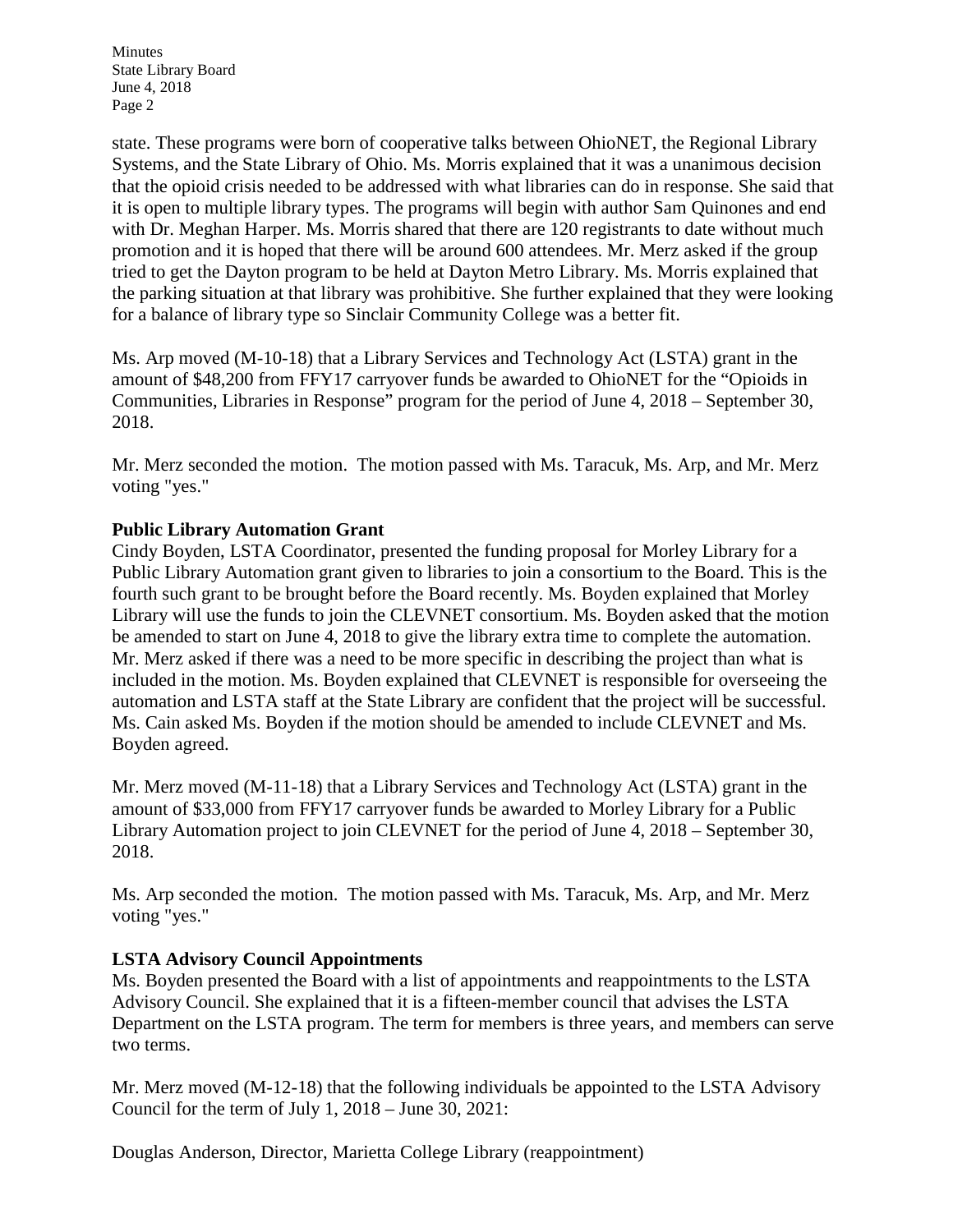Meg Delaney, Main Library Manager, Toledo Lucas County Public Library (reappointment) Anastasia Diamond-Ortiz, Director, Lorain Public Library (reappointment) Tracy Kemp, Assistant Director, Columbus State Community College Ryan McDonnell, Director, Grandview Heights Public Library (reappointment) Kristin Michel, Assistant Director, Westerville Public Library Kate Porter, Assistant Director, Upper Arlington Public Library (reappointment) Nick Tepe, Director, Athens County Libraries (reappointment) Sarah Thornberry, Teacher-Librarian, Springboro Junior High School (reappointment) Shawn Walsh, Emerging Technology Librarian, Madison Public Library Brandi Young, Head Librarian, Southwestern School District

Ms. Arp seconded the motion. The motion passed with Ms. Taracuk, Ms. Arp, and Mr. Merz voting "yes."

#### **STATE LIBRARIAN'S REPORT Board Development Conference**

Ms. Cain asked the Board if it would still like to have a two-day offsite Board Development Conference once a year, or if it would like to do a more robust one-day meeting to replace the Conference. Ms. Cain said she understands that the composition of the State Library Board has changed over the years and there are fewer retirees on the Board. The Board agreed to go to a one-day meeting held at the State Library in May. Ms. Taracuk asked if the Board should skip to agenda item VIII.D. to approve the fiscal year 2020 including a one-day meeting in May. Ms. Cain said that the Board could do that.

Mr. Merz moved (M-13-18) that the following State Library Board meeting schedule be approved for fiscal year 2020:

July 18, 2019 October 17, 2019 December 10, 2019 January 16, 2020 March 19, 2020 May 21, 2020

Ms. Arp seconded the motion. The motion passed with Ms. Taracuk, Ms. Arp, and Mr. Merz voting "yes."

Mr. Merz asked Ms. Cain if the State Library was losing its tenant and she explained that it is. Ms. Cain said that Kent State University iSchool is leaving at the end of June. It no longer holds in-person classes in the building and through retirement and promotion, the staff who were in Columbus staff are leaving. Kent State is holding two workshops onsite in July. Ms. Cain explained that the State Library can pay the rent through the end of the year and we are exploring options. She said that some library-friendly organizations have expressed interest.

# **UNFINISHED BUSINESS**

There was no unfinished business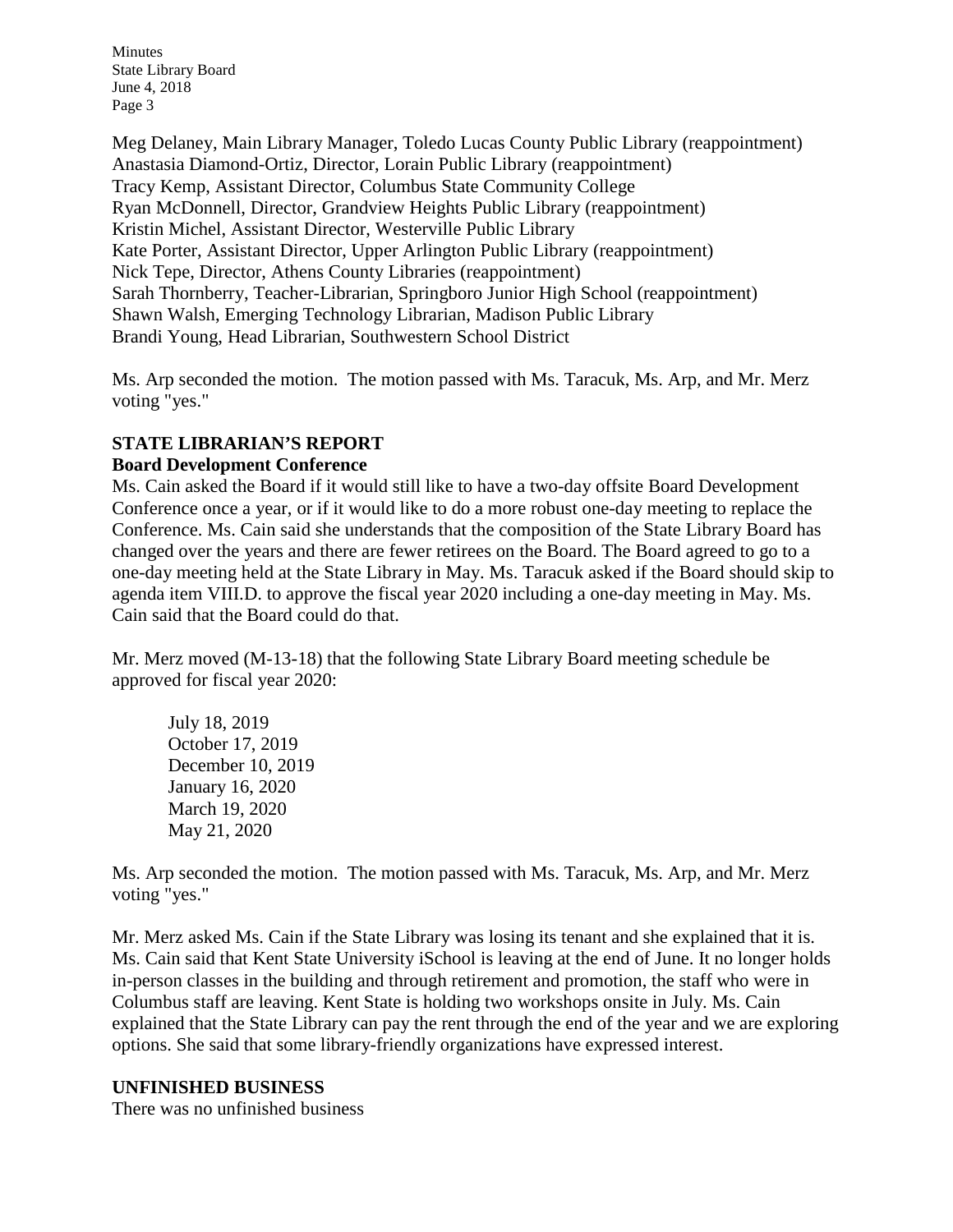# **NEW BUSINESS**

# **State Subsidies**

Missy Lodge, Associate State Librarian for Library Development, presented the Board with the funding request for state subsidies for the Regional Library Systems. Ms. Lodge explained that the State Library has \$500,000 in its budget for the Regional Library System funding. The Regionals each receive \$125,000 and use that funding for administrative purposes. Ms. Lodge explained NEO-RLS will use the funds for salaries; NORWELD will use the funds for salaries, benefits, and rent; SERLS will use the funds for salaries, benefits, contractual costs, utilities, travel, supplies, and materials; SWON Libraries will use the funds for salaries, benefits, rent, and utilities. Ms. Arp asked how the Regionals are getting along. Ms. Lodge replied that they are working well together and collaborating.

Mr. Merz moved (M-14-18) that fiscal year 2019 General Revenue Funds in the amount of \$125,000 be granted to the Northeast Ohio Regional Library System (NEO-RLS) for operations from July 1, 2018 – June 30, 2019 contingent upon release of state fiscal year 2019 General Revenue Funds within ALI 350-502.

Ms. Arp seconded the motion. The motion passed with Ms. Taracuk, Ms. Arp, and Mr. Merz voting "yes."

Ms. Arp moved (M-15-18) that fiscal year 2019 General Revenue Funds in the amount of \$125,000 be granted to the Northwest Library District (NORWELD) for operations from July 1, 2018 – June 30, 2019 contingent upon release of state fiscal year 2019 General Revenue Funds within ALI 350-502.

Mr. Merz seconded the motion. The motion passed with Ms. Taracuk, Ms. Arp, and Mr. Merz voting "yes."

Mr. Merz moved (M-16-18) that fiscal year 2019 General Revenue Funds in the amount of \$125,000 be granted to the Southeast Ohio Regional Library System (SERLS) for operations from July 1, 2018 – June 30, 2019 contingent upon release of state fiscal year 2019 General Revenue Funds within ALI 350-502.

Ms. Arp seconded the motion. The motion passed with Ms. Taracuk, Ms. Arp, and Mr. Merz voting "yes."

Ms. Arp moved (M-17-18) that fiscal year 2019 General Revenue Funds in the amount of \$125,000 be granted to the Southwest and Neighboring Libraries (SWON Libraries) for operations from July 1, 2018 – June 30, 2019 contingent upon release of state fiscal year 2019 General Revenue Funds within ALI 350-502.

Mr. Merz seconded the motion. The motion passed with Ms. Taracuk, Ms. Arp, and Mr. Merz voting "yes."

Ms. Lodge then presented the Board with the funding request for state subsidies for the Ohio Library for the Blind and Physically Disabled (OLBPD). She explained that OLBPD is funded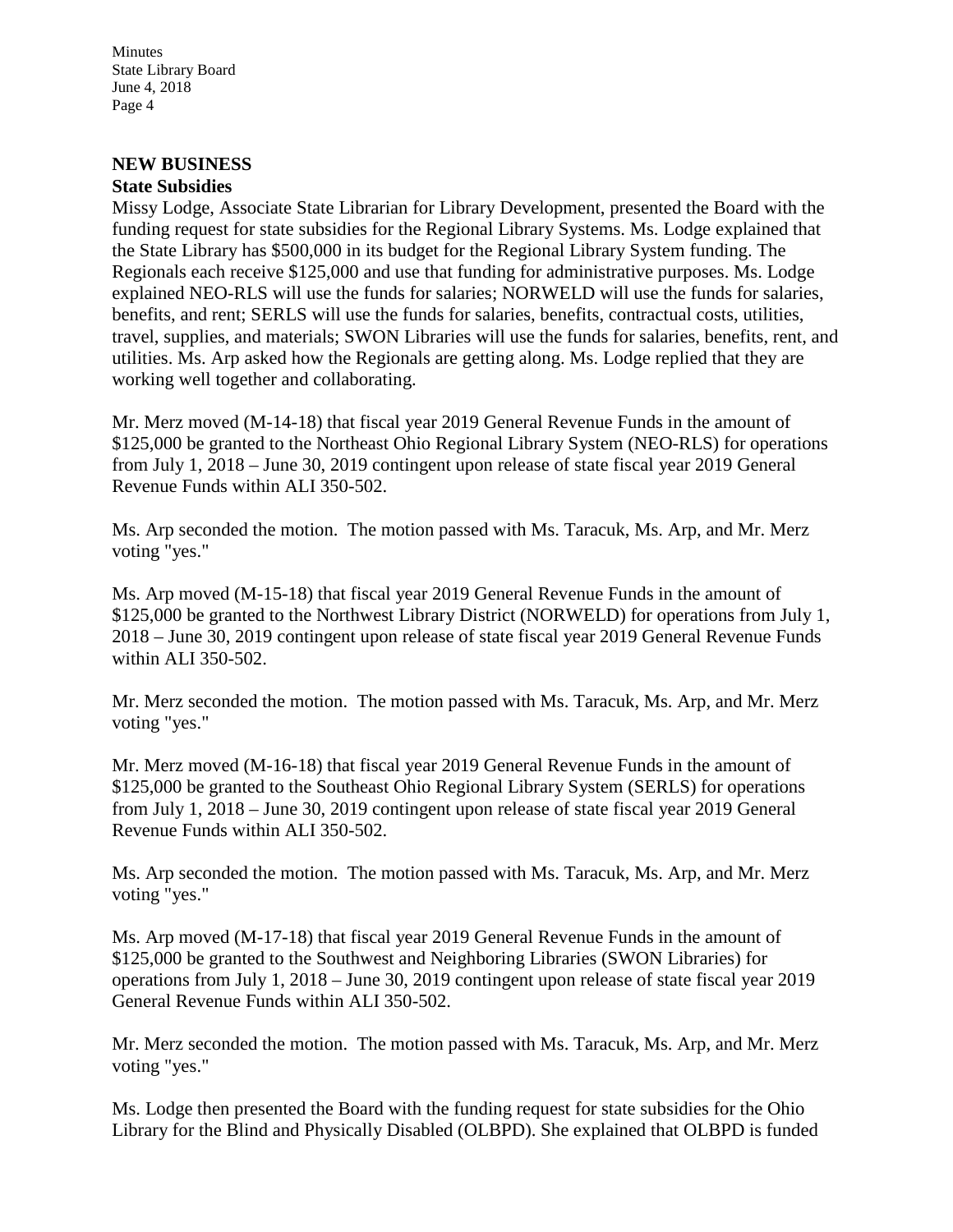two ways, with LSTA funds and a state subsidy. The state subsidy covers some salaries and benefits, space rental, computer costs, travel, and materials.

Mr. Merz moved (M-18-18) that state fiscal year 2019 5GBO Funds in the amount of \$1,274,194 be granted to the Cleveland Public Library for the operation of the Ohio Library for the Blind and Physically Disabled from July 1, 2018 – June 30, 2019 contingent upon release of state fiscal year 2019 5GBO Funds within ALI350-605.

Ms. Arp seconded the motion. The motion passed with Ms. Taracuk, Ms. Arp, and Mr. Merz voting "yes."

### **OPLIN Board Appointments**

Don Yarman, Executive Director of OPLIN, presented recommendations for five appointments to the OPLIN Board. Mr. Yarman said there was an excellent pool of candidates. The recommended appointees were chosen to maintain balance on the Board.

Mr. Merz moved (M-19-18) that Chris May and Travis McAfee be re-appointed to the Ohio Public Library Information Network (OPLIN) Board of Trustees for a second term from July 1, 2018 – June 30, 2021, Angela Baldree and Garalynn Tomas be appointed to the Ohio Public Library Information Network (OPLIN) Board of Trustees for an initial term from July 1, 2018 – June 30, 2021, and Holly Varley be appointed to the Ohio Public Library Information Network (OPLIN) Board of Trustees to fill an unexpired term from July 1, 2018 – June 30, 2019.

Ms. Arp seconded the motion. The motion passed with Ms. Taracuk, Ms. Arp, and Mr. Merz voting "yes."

# **New Carlisle Public Library Boundaries**

Bill Morris, Governmental Affairs Coordinator, presented the Board with information about a boundary establishment for New Carlisle Public Library. Mr. Morris explained that New Carlisle Public Library will have a levy on the ballot and wanted to avoid double taxation with Clark County Public Library's levy. The boundaries will be defined by taxing districts. Mr. Morris amended the motion to add "including the village of New Carlisle" to make the language clearer. Ms. Taracuk asked if there is any interest from New Carlisle Public Library in becoming part of Clark County Public Library. Mr. Morris said there is not. Ms. Taracuk asked if that could be an option in the future. Mr. Morris said probably not.

Mr. Merz moved (M-20-18) that the State Library Board proposes the establishment, pursuant to Revised Code Section 3375.01 (I), of a library district benefitting the New Carlisle Public Library of New Carlisle, Ohio consisting of the following:

taxing districts 015, 030, 260, 265 and 266, including the village of New Carlisle, within Clark County.

Ms. Arp seconded the motion. The motion passed with Ms. Taracuk, Ms. Arp, and Mr. Merz voting "yes."

# **Pay Raise for State Librarian and Associate State Librarians**

Ms. Cain explained that this year is a negotiation year for bargaining unions. Ms. Cain said that the largest unions have completed negotiating, and usually the other unions fall in line with